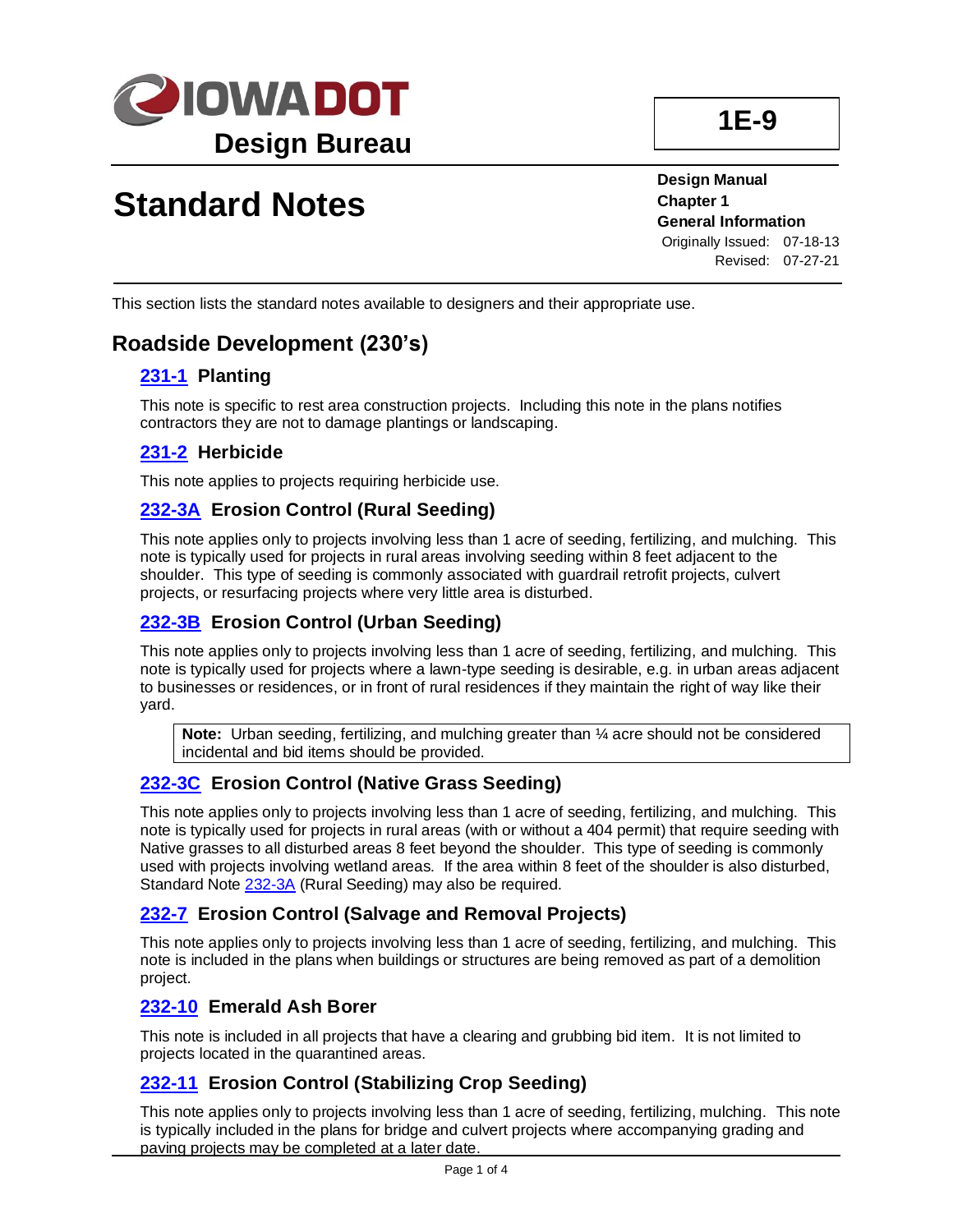### **Roadway Traffic (250's)**

### **[252-1](../tnt/PDFsandWebFiles/IndividualPDFs/0252-01.PDF) Detours and Median Crossings**

This note is included in projects that require contractors to construct detours to maintain access to property.

#### **[253-1](../tnt/PDFsandWebFiles/IndividualPDFs/0253-01.PDF) Median Crossover**

This note is included in projects to indicate to contractors they are not allowed to use median crossovers except where indicated in the plans.

### **[254-1](../tnt/PDFsandWebFiles/IndividualPDFs/0254-01.PDF) Incident Management**

This note informs contractors that the District Office will provide an incident management plan at the pre-construction conference. This note is typically used for projects involving two-lane, two-way operation.

### **[259-1](../tnt/PDFsandWebFiles/IndividualPDFs/0259-01.PDF) Signing Notes**

This note is typically used by The Office of Traffic and Safety for signing projects and is included in the plans to provide contractors sign installation and removal information.

### **Utilities, Railroads, Access Control (260's)**

#### **[262-3](../tnt/PDFsandWebFiles/IndividualPDFs/0262-03.PDF) Road Weather Information System**

Including this note in the plans notifies contractors Road Weather Information System (RWIS) installations are located within the project's construction limits. This note provides contractors with contact and other information. The following link provides a map of RWIS locations: [http://weatherview.iowadot.gov/](https://weatherview.iowadot.gov/)

### **[262-4](../tnt/PDFsandWebFiles/IndividualPDFs/0262-04.PDF) Automatic Traffic Recorder**

Including this note in the plans notifies contractors Automatic Traffic Recorder (ATR) installations are located within the project's construction limits. This note provides contractors with contact and other information. The following link provides maps of ATR locations: [http://www.iowadot.gov/maps/Digital](https://iowadot.maps.arcgis.com/home/webmap/viewer.html?webmap=3540a861639540498fe9cf01c1926f62)[maps/Other-maps/ATR-location-maps](https://iowadot.maps.arcgis.com/home/webmap/viewer.html?webmap=3540a861639540498fe9cf01c1926f62) .

### **[262-5](../tnt/PDFsandWebFiles/IndividualPDFs/0262-05.PDF) Utilities (Point 25 Project)**

Including this note in the plans notifies contractors IAC 761-115.25 applies to a project. Article [1107.15](https://www.iowadot.gov/erl/current/GS/content/1107.htm) of the Standard Specifications contains more information regarding Point 25 projects.

**Note:** Once the Utility Coordinator has updated PSS, it will automatically drop this note into the Utility Legend. When this note is included in the Utility Legend, it does not need to be included in the C sheets.

### **[262-6](../tnt/PDFsandWebFiles/IndividualPDFs/0262-06.PDF) Utilities (Not a Point 25 Project)**

Including this note in the plans notifies contractors IAC 761-115.25 does not apply to a project.

**Note:** Once the Utility Coordinator has updated PSS, it will automatically drop this note into the utility legend. When this note is included in the Utility Legend, it does not need to be included in the C sheets.

### **Demolition (270's)**

### **[271-1](../tnt/PDFsandWebFiles/IndividualPDFs/0271-01.PDF) Demolition (Estimated Backfill)**

Provides contractors with estimate of backfill related to demolition.

### **[271-2](../tnt/PDFsandWebFiles/IndividualPDFs/0271-02.PDF) Demolition (Tree Removal)**

Informs contractors they are allowed to remove only those trees associated with the removal of buildings, debris, or materials.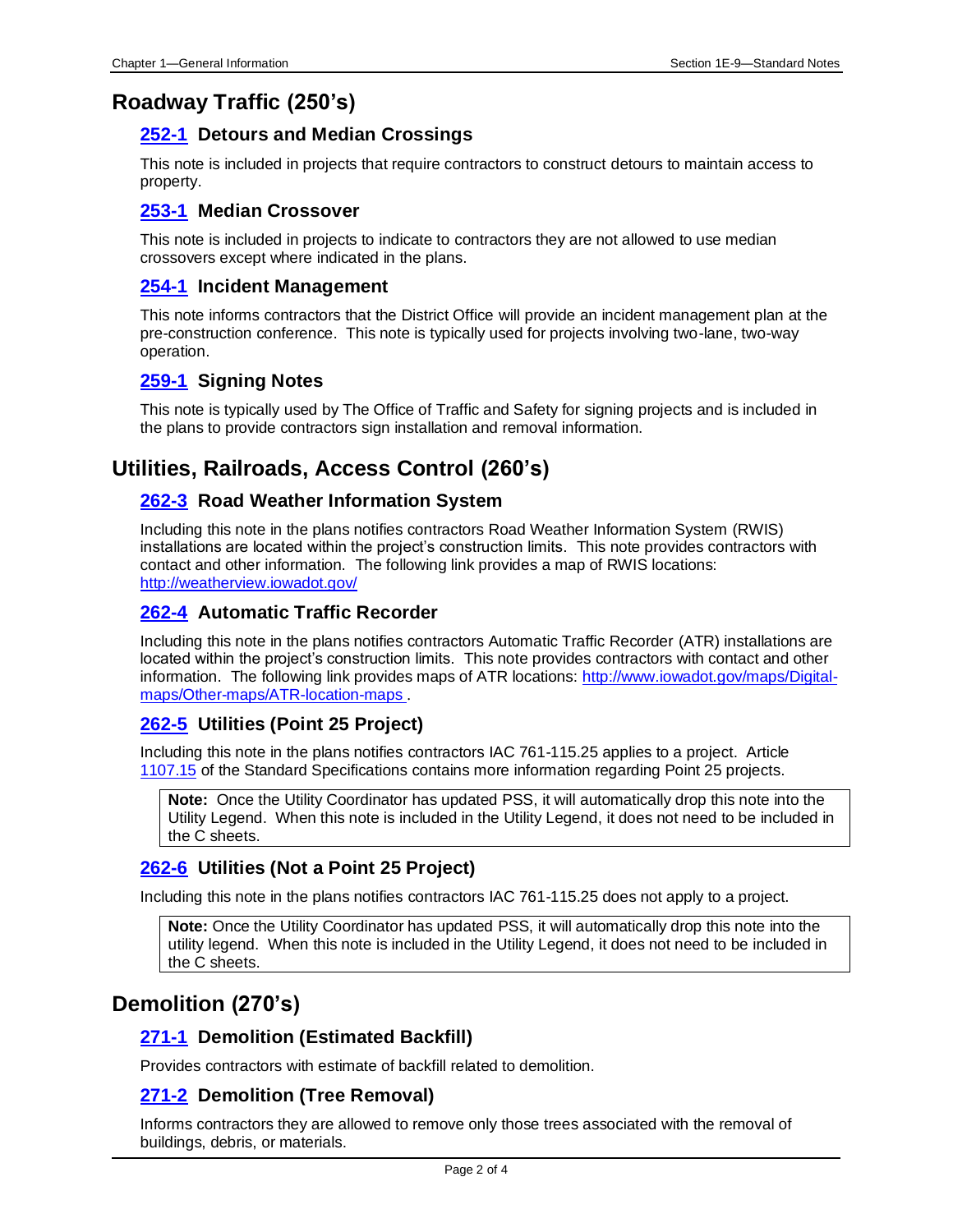### **[271-4](../tnt/PDFsandWebFiles/IndividualPDFs/0271-04.PDF) Demolition (Buildings)**

Provides instructions to contractors regarding removal and demolition of basements.

### **[271-9](../tnt/PDFsandWebFiles/IndividualPDFs/0271-09.PDF) Demolition (Bridge Removal)**

Provides information to contractors regarding the possible presence of chromium and lead in a bridge to be demolished.

### **Environmental (280's)**

### **[281-1](../tnt/PDFsandWebFiles/IndividualPDFs/0281-01.PDF) Section 404 Permit and Conditions**

This note should be included in the plans for all projects that are authorized by a Section 404 permit. This note will indicate the permit type and will usually include the specific number of the permit authorizing the work and where the permit will be available. Fill in the first blank with the type of permit (e.g. Individual, Nationwide Permit (NWP) No. [3, 6, 14, 33, etc.], Regional Permit 7, etc.). Fill in the second blank with the specific number (e.g. 2012-111) of the issued permit, which can be found on the 404 Clearance Memo sent out by OLE. In some instances, approvals are automatically granted under NWP 3 (maintenance). In these cases, word "Nationwide" should be in the first blank and the number "3" should be in the second blank. This note also states that the Corps of Engineers can visit the site without prior notice. The information for this note can be obtained from OLE's 404 permit clearance memo, as well as from the Project Scheduling System or ERMS.

### **[281-2](../tnt/PDFsandWebFiles/IndividualPDFs/0281-02.PDF) Individual Storm Water Permit**

Include this note in projects which will impact Outstanding Iowa Waters (OIW) watersheds. See Section [10D-1.](10D-01.pdf)

### **[281-3](../tnt/PDFsandWebFiles/IndividualPDFs/0281-03.pdf) Storm Water Detention Best Practice**

Include this note when storm water detention is not available without adversely affecting property owners. See Section [10C-5](10C-05.pdf) for more information regarding temporary sediment control in urban areas.

#### **[281-6](../tnt/PDFsandWebFiles/IndividualPDFs/0281-06.PDF) Topeka Shiner Watersheds**

OLE will request this note be included in the plans if the project is within a specific watershed or stream that may have Topeka shiners present. This note indicates Articl[e 1107.18, B, 3](../../erl/current/GS/content/1107.htm) of the Standard Specifications applies. When requested by OLE, bid items such as Floating Silt Curtain (Containment) should also be included in the plans. OLE will coordinate with the Offices of Design and Bridges & Structures, and/or Districts, for inclusion of this note on a project-by-project basis early in the development phase of the project.

### **[282-1](../tnt/PDFsandWebFiles/IndividualPDFs/0282-01.pdf) Restricted Stream Access**

OLE will request this note to be included in the plans if the project has special environmental conditions that prevent temporary or permanent access to a stream, or restrict items that can be dropped into a stream (e.g., no [EW-401](../SRP/IndividualStandards/eew401.pdf) structure or no dropping deck material into a stream during bridge removal). When this note is included, temporary access to the stream and bank disturbance are not allowed under any circumstances. The note is typically used for specially designated streams or rivers. Designers should discuss the need for stream access with the Offices of Bridges & Structures, Construction, and Location and Environment to ensure that a project is constructible without accessing the stream. If access is absolutely necessary to construct the project, temporary bridges should be specified in the plans, including the locations of temporary piers.

#### **[282-2](../tnt/PDFsandWebFiles/IndividualPDFs/0282-02.pdf) Dredging**

This note is included in plans when DOT has determined that dredging within a stream/river is not allowed, due to environmental or other concerns. Typically, the Office of Bridges & Structures or OLE will notify other offices that dredging is not allowed. The note is intended to notify the contractor that dredging is not allowed within the stream/river under any circumstances and that the contractor is not to seek authorization for dredging of the stream/river for any part of the project.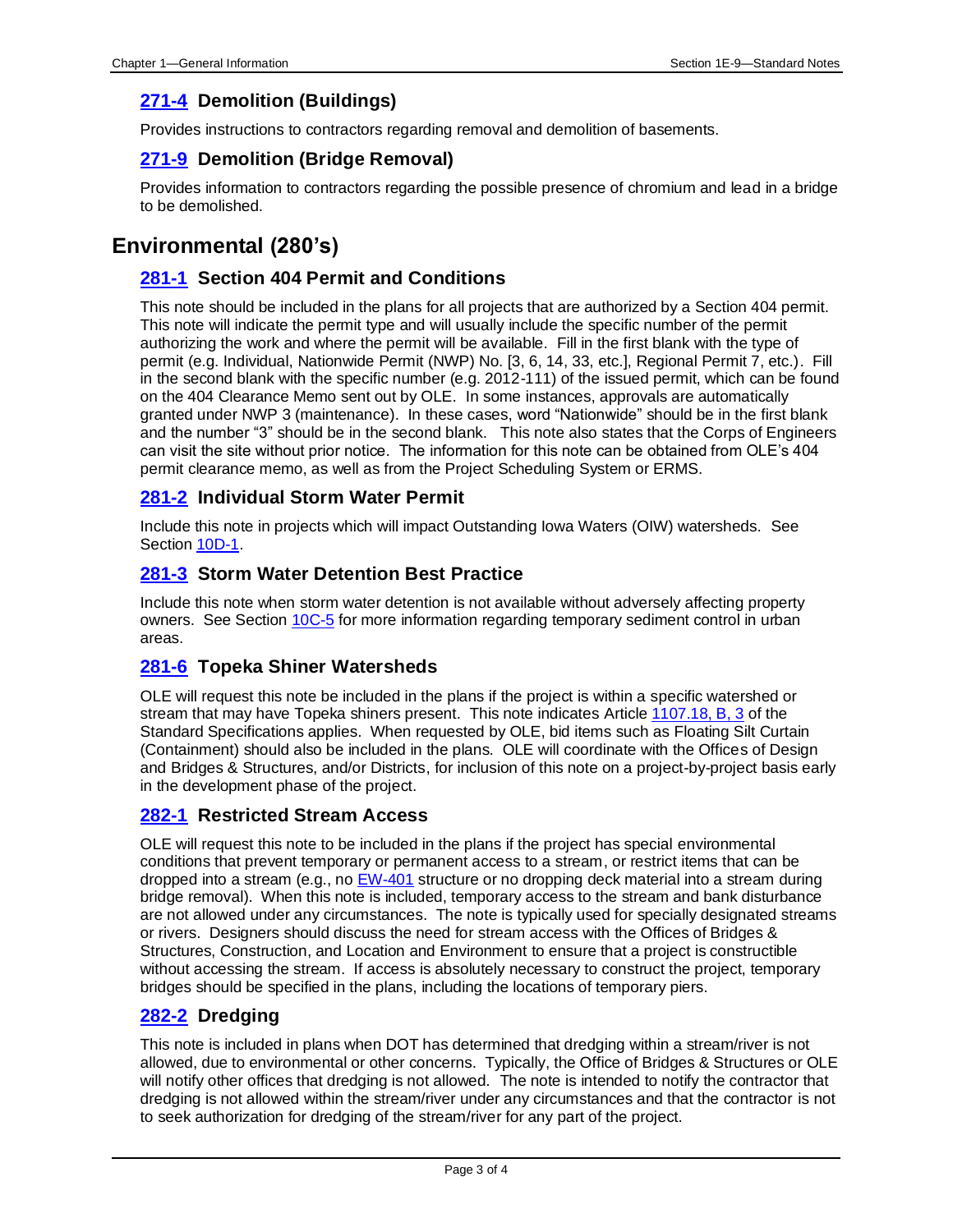

Standard Note 282-2 is not intended to address specific types of dredging, cofferdam excavation, etc.

### **[282-3](../tnt/PDFsandWebFiles/IndividualPDFs/0282-03.pdf) Temporary Stream Crossing, Causeway, or Equipment Pad**

This note is included on every plan that involves temporary stream access authorized by a Section 404 permit, but does not require contractors to use [EW-401.](../SRP/IndividualStandards/eew401.pdf) It notifies contractors EW-401 is included for information purposes only and no quantities associated with constructing the EW-401 are included. Refer to Section [2547](../../erl/current/GS/content/2547.htm) of the Standard Specifications for more information pertaining to temporary stream access. Refer to Section  $1E-6$  for designer guidance related to EW-401.

### **Miscellaneous (290s)**

#### **[290-1](../tnt/PDFsandWebFiles/IndividualPDFs/0290-01.pdf) Sidewalk Constraints**

This note is included in plans that contain pictures for ADA compliance S sheets in order to provide contractors with the limits for each piece of the sidewalk components.

### **[290-2](../tnt/PDFsandWebFiles/IndividualPDFs/0290-02.pdf) Small Quantity Concrete Testing**

This note is included with projects that address ADA compliance for sidewalks. Projects of this nature may not include large enough quantities of PCC to meet the minimum quantities for testing frequency requirements. This note provides testing frequency and opening time requirements.



Do not place this note on Federal Aid projects.